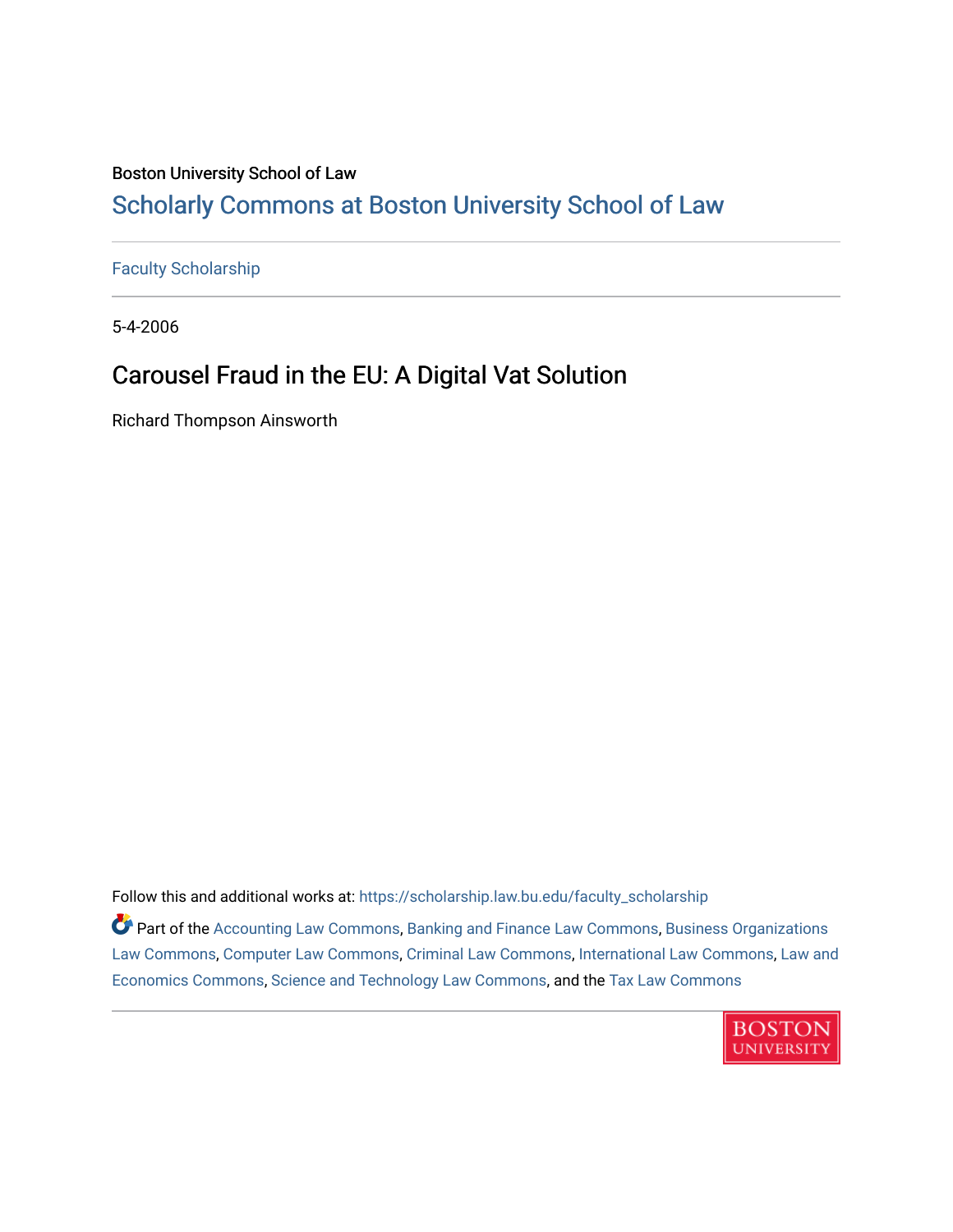# BOSTON UNIVERSITY SCHOOL OF LAW

WORKING PAPER SERIES, LAW AND ECONOMICS WORKING PAPER NO. 06-23



#### **CAROUSEL FRAUD IN THE EU: A DIGITAL VAT SOLUTION**

#### RICHARD THOMPSON AINSWORTH

TAX NOTES INTERNATIONAL, MAY 1, 2006, P. 443

This paper can be downloaded without charge at:

The Boston University School of Law Working Paper Series Index: http://www.bu.edu/law/faculty/scholarship/papers.html

The Social Science Research Network Electronic Paper Collection: http://ssrn.com/abstract=924189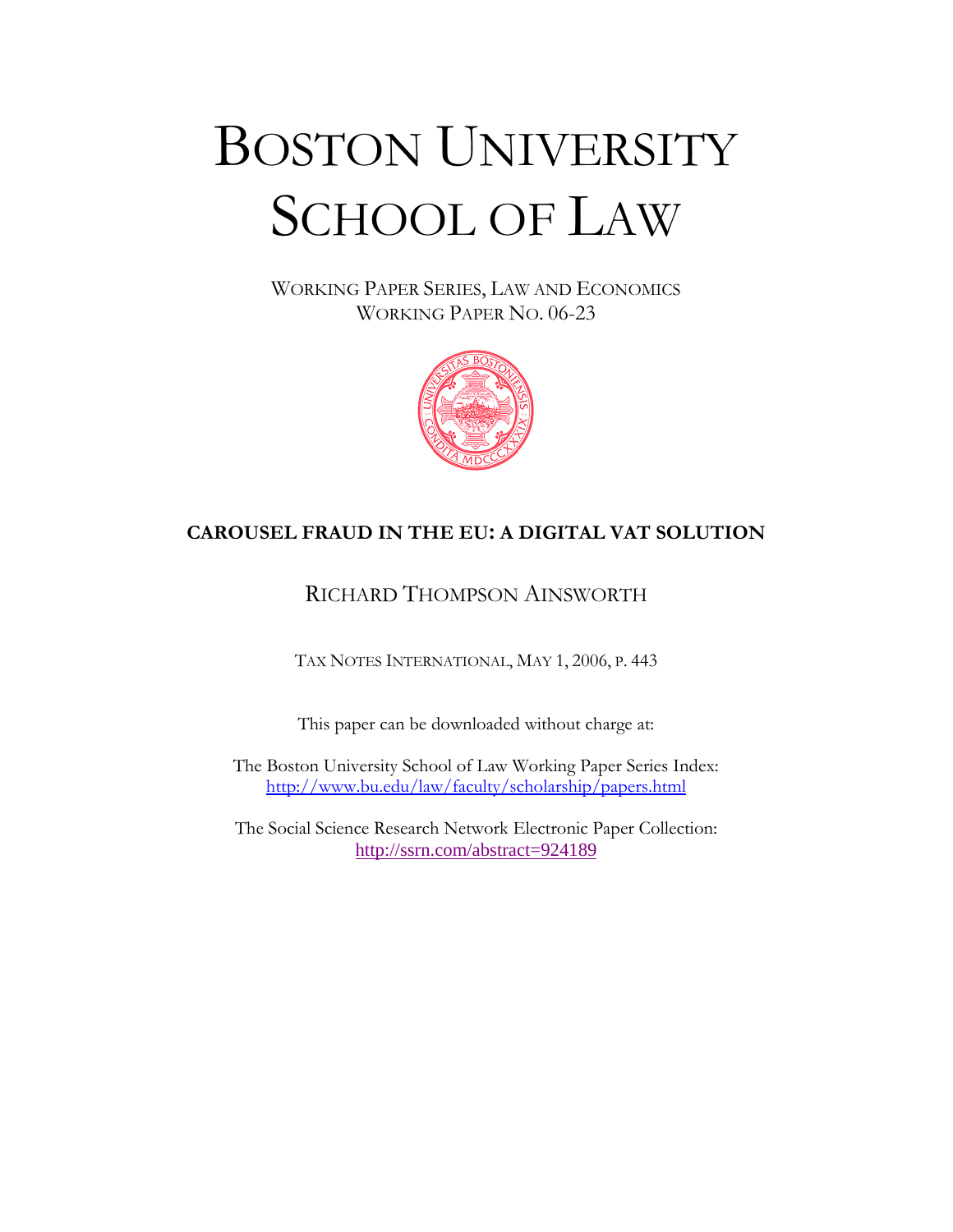# tax notes **international**

**SIS** 

**TATANA** 

**Volume 42, Number 5 May 1, 2006**

# **Carousel Fraud in the EU: A Digital VAT Solution**

**by Richard T. Ainsworth**

Reprinted from *Tax Notes Int'l*, May 1, 2006, p. 443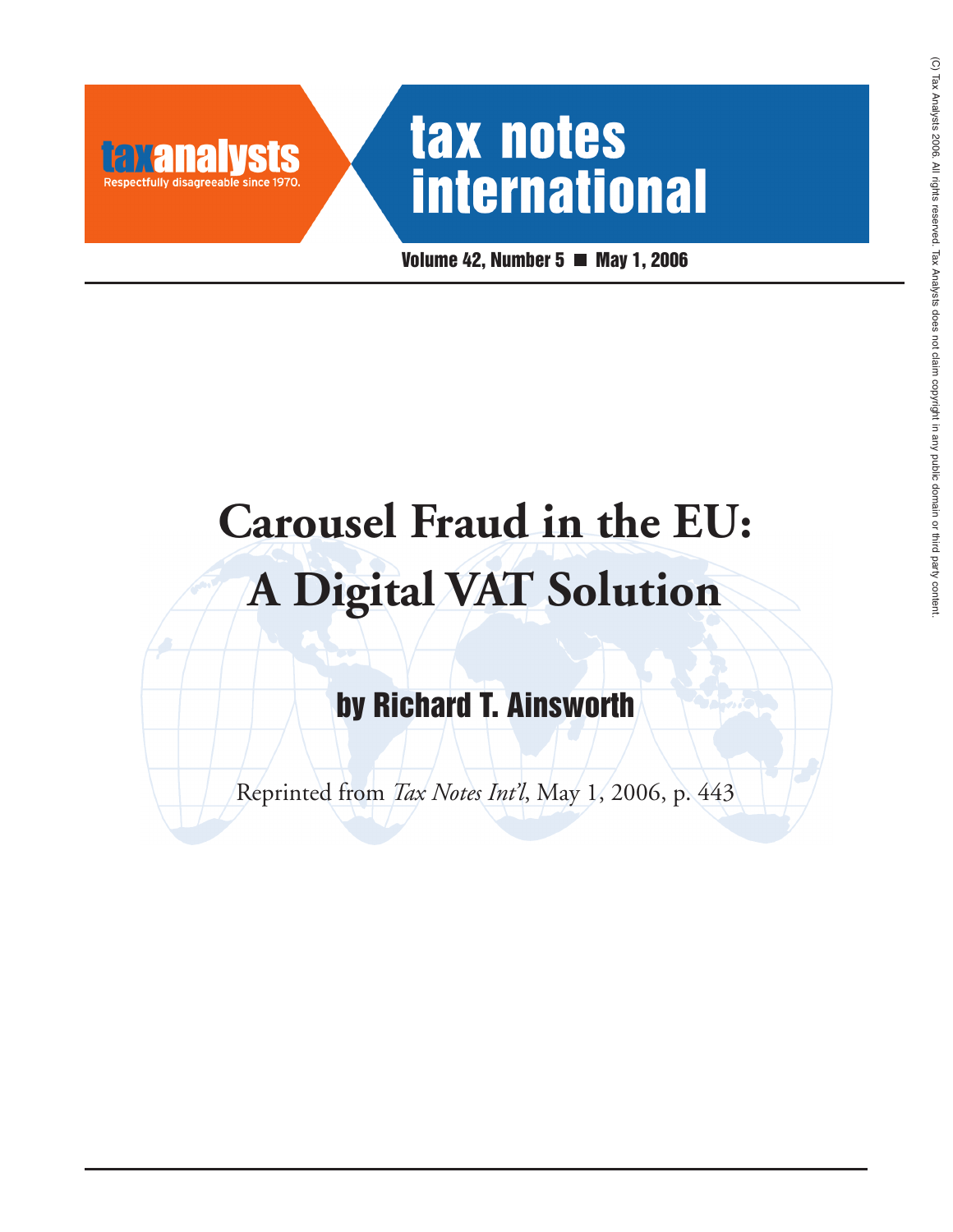### **Carousel Fraud in the EU: A Digital VAT Solution**

*by Richard T. Ainsworth*

*Richard T. Ainsworth is director general, government affairs, at Taxware LP. He is an adjunct professor at Boston University School of Law, specializing in VAT, and is the former deputy director of the international tax program at Harvard Law School. E-mail: vatprof@bu.edu; Richard.Ainsworth@taxware. com*

The future of the VAT is digital.<sup>1</sup> In the foresee-<br>able future, all VAT processes will be automated. VAT determinations, collection, the remission of funds, as well as all reporting, audit, and refund activities will be digitized.<sup>2</sup> Certified proprietary and third-party software systems will perform

all critical VAT functions for large and small taxpayers at minimal cost under real-time compliance conditions. Government-to-government information exchange will be immediate.

The European Union is transitioning to a digital VAT now.3 Analogous, fully digital consumption tax systems are already in place and functioning in the retail sales tax in several American jurisdictions.4

Carousel fraud exploits the lingering noncertified, nondigital attributes of the EU VAT at an estimated annual cost of 10 percent of net VAT

Numerous changes have been made in the Sixth Directive in line with the Lisbon Strategy. The "Invoicing Directive," Council Directive 2001/115/EC of December 20, 2001 (2001/ 115/EC, 2002 O.J. (L 15) 24) and the ''Digital Sales Directive,'' Council Directive 2002/38/EC of May 7, 2002 (2002/38/EC, 2002 O.J. (L 128) 41 were crucial to moving the European VAT in the digital direction. Together they provide for digital notices, digital returns, and digital periodic and recapitulative statements, as well as digital third-party prepared invoices.

4 The Streamlined Sales and Use Tax Agreement (SSUTA) came into effect on October 1, 2005. SSUTA began in March 2000 as the Streamlined Sales Tax Project. It responded to the states' perception that they were losing sales tax revenue from increasing online sales. A centralized online registration system and an amnesty for qualifying sellers came into effect, but the certification of software service providers that was expected in 2005 was delayed until April 2006. The SSUTA has an initial governing board of 18 states: Arkansas, Indiana, Iowa, Kansas, Kentucky, Michigan, Minnesota, Nebraska, New Jersey, North Carolina, North Dakota, Ohio, Oklahoma, South Dakota, Tennessee, Utah, West Virginia, and Wyoming. The stated goal of SSUTA is to simplify and modernize sales and use tax administration. When fully operational, it's expected to reduce the burden of tax compliance on all sellers by fully digitizing the retail sales tax process. *See* http://www.streamlinedsalestax.org.

<sup>&</sup>lt;sup>1</sup>A digital VAT is inevitable simply because modern business systems are digital. In 2000 the University of California at Berkeley's School of Information Management Systems conducted the first study of newly created information and demonstrated that 93 percent of the three billion gigabytes of data generated worldwide (using 1999 data) was computergenerated. Updated in 2002, a new study reached much the same conclusions, and indicated (using 2001 and 2002 data) ''about 5 exabytes of new information [was] created in 2002. Ninety-two percent of the new information was stored on magnetic media, mostly hard disks.... film represented 7% of the total, paper 0.01%, and optical media 0.002%.'' Thus, it may be presumed that almost all enterprise-source data content for operations, accounting, audit, as well as tax filing, financial reporting, regulatory submissions, and almost all other purposes is digitized both in generation and in storage. Eric Woodman, *Information Generation: Berkeley study measures gargantuan information boom,* EMC2, *available at* http://www.emc.com (last visited Mar. 20, 2006), referencing School of Information Management and Systems at the University of California at Berkeley, ''How Much Information?'' (2000). Peter Lyman and Hal R. Varian, Executive Summary, School of Information Management and Systems at the University of California at Berkeley, "How Much Information?" (2003) (Oct. 27, 2003) *available at* http://www.sims.berkeley. edu (last visited Mar. 20, 2006).

<sup>&</sup>lt;sup>2</sup>The OECD published two guidance notes in May 2005 that set out a comprehensive description of the standard audit file for tax compliance checking and standards to be applied to the development of tax accounting software. *See* ''Guidance for the Standard Audit File — Tax; Guidance on Tax Compliance for Business and Accounting Software,'' *available at* http://www.oecd.org (last visited Mar. 20, 2006).

<sup>&</sup>lt;sup>3</sup>Digitizing the VAT in Europe is part of the "Lisbon Strategy'' (European Commission, *eEurope — An Information Society for All*, COM(2000) 130 final). The goal is to make the European Union a more competitive, dynamic knowledgebased economy, with improved employment and social cohesion by 2010. (Communication from the commission to the council, the European Parliament, the Economic and Social Committee, and the Committee of the Regions, *eEurope 2005: An Information Society for All. An Action Plan to be Presented in view of the Sevilla European Council, 21/22 June 2002*. COM(2002) 263 final).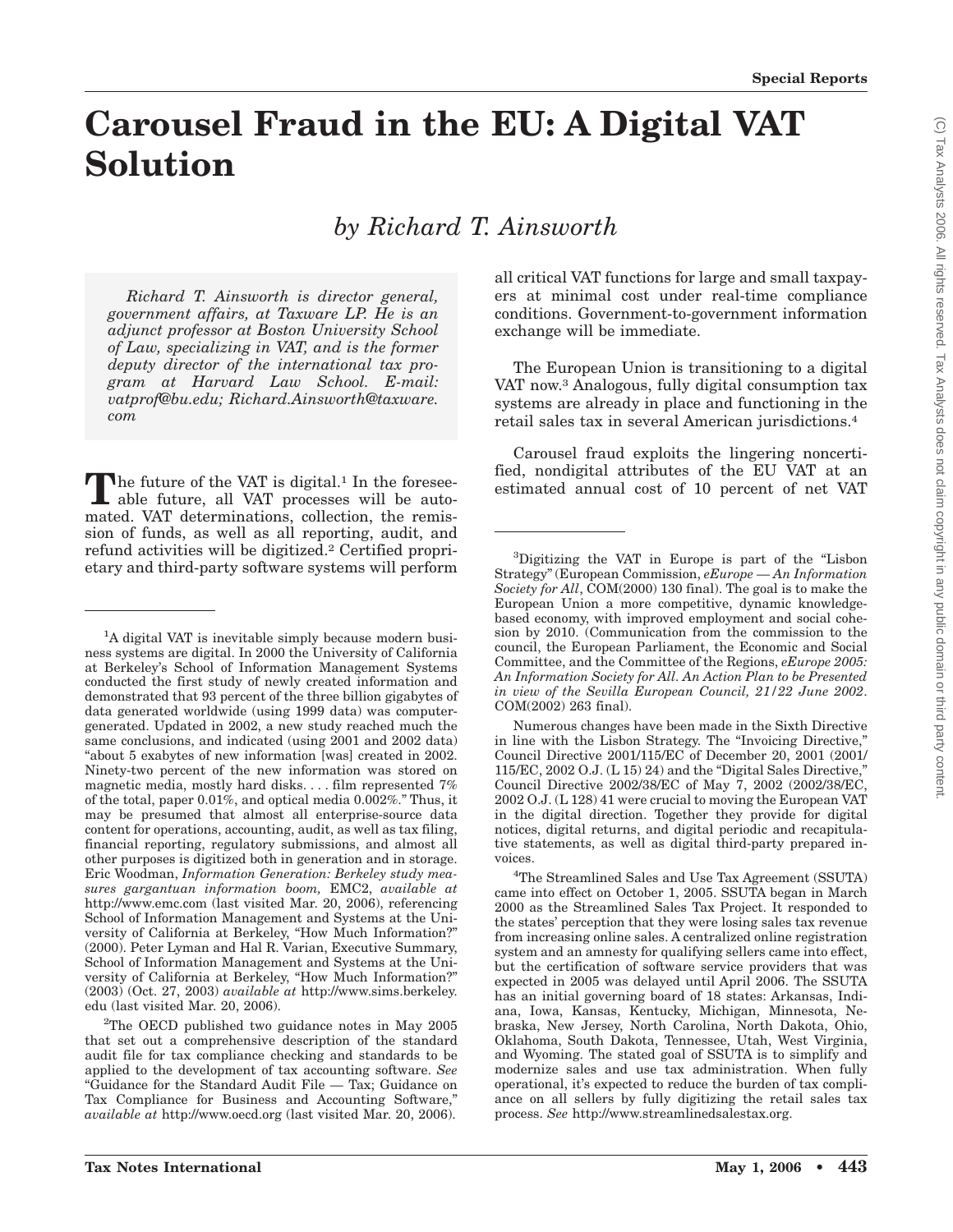receipts.5 In the United Kingdom alone, carousel fraud cost the Exchequer between £1.12 billion and £1.9 billion in the 2004-2005 financial year, and it is considered to be the cause of the first annual fall in VAT revenues since the tax was introduced in the United Kingdom.6 This article proposes that carousel fraud be eliminated in the European Union through selective insertion of digital VAT7 functionality into the current system. In other words, it is proposed that the digital future be accelerated. The cost of that implementation would be minimal when compared to current revenue losses.

#### **Carousel Fraud**

Carousel (missing trader intracommunity, or MTIC) fraud works when a seller (A) in member state X makes an exempt intracommunity supply of goods to a (soon to be) missing trader (B) in member state Y. B acquires the goods without paying VAT and later makes a domestic supply to a third company (C). C is frequently called the broker. B collects VAT on its sale to C, the broker, but doesn't pay the VAT to the government. B disappears with the VAT.

When C claims an input credit on the VAT it paid to B, the missing trader, the government suffers the loss. In a fully operational carousel, C will resell the goods back across the border to the initial seller, A. That sale is also an exempt intracommunity supply. The same goods can then be sold once again on the carousel to B. When A, B, and C are operating in tandem and are aware of the fraud, it's a relatively easy matter to apply joint and several liability provisions and hold C liable for the VAT not remitted by B.8

A common practice has developed whereby legitimate companies called ''buffers'' are placed between the key operatives in the scheme to both distort trading patterns and make investigations difficult, and to make it more difficult to apply the joint and several liability provisions in VAT statutes. Buffers may be completely unaware of the fraud, although with the irregularity of the transactions, they may suspect, but have no direct knowledge, that something is amiss.

The diagram above illustrates a typical carousel fraud scheme. Company A in France sells to Company B in the United Kingdom goods that are invoiced at 1,000. Because this is an intracommunity supply, the supply is zero-rated out of France, and Company B is obligated to self-assess the VAT due  $- (17.5 \text{ percent})(1,000) = 175$ . This amount is never reported or remitted to the government as Company B intends to become a "missing trader." Seeking an immediate resale, Company B sells the goods to Company C at 950, collecting VAT on the invoice issued  $- (17.5 \text{ percent})(950) = 166.25$ . The total received by B will be  $950 + 166.25 = 1,116.25$ . This amount is sufficient for Company B to pay the invoice to Company A (1,000) and retain the difference (116.25). To complete the carousel, Company C would sell the same goods back to Company A for 970, allowing a modest profit of 20. Because this sale is an intracommunity supply, the amount will be zero-rated. Company C will file a return seeking a full refund. It will provide valid invoices that show an input VAT payment of 166.25 against an output VAT of zero.

<sup>5</sup> Report from the commission to the council and the European Parliament on the use of administrative cooperation arrangements in the fight against VAT fraud, COM(2004) 260 final at 5.

<sup>&</sup>lt;sup>6</sup>The [U.K.] government has suffered its first annual fall in VAT revenues since it started collecting the tax in 1973 because of a big rise in so-called 'carousel' fraud, raising fears that the scams are spiralling out of control.

Official data yesterday showed that VAT revenues tumbled nearly 14 percent in March compared with March last year. In the full fiscal year they were down 0.2 percent to £72.9bn the first full-year drop. The fall in revenues is remarkable given that the economy has had two severe recessions since the early 1970s that did not cause VAT revenues to drop.'' Ashley Seager and Angela Balakrishnan, ''Fears Over Fraud as VAT Receipts Slump,'' *The Guardian* (Apr. 25, 2006) at 1, *available at* http://www.guardian.co.uk/frontpage/story/0,, 1760816,00.html.

<sup>7</sup> A digital VAT has been proposed as a new U.S. federal level tax to the President's Advisory Panel for Federal Tax Reform. Richard T. Ainsworth, ''The Digital VAT: A Proposal for the President's Advisory Panel on Federal Tax Reform'' (''A Digital VAT (D-VAT) for the U.S.?'' *Tax Notes*, Aug. 22, 2005, p. 938). The detailed proposal is available at Richard T. Ainsworth, ''The Digital VAT (D-VAT),'' *Virginia Tax Review* (2006), forthcoming.

<sup>8</sup> On March 14, 2006, Advocate General Ruiz-Jarabo Colmer of the European Court of Justice issued an opinion in the joined cases of *Axel Kittel* and *Recolta Recycling* (Cases C-439/04 and C-440/04). Those cases considered the effectiveness of joint and several liability provisions in a range of carousel fraud permutations. Referring to the earlier judgment of the ECJ in the joined cases of *Optigen, Fulcrum*, and *Bond House Systems* (Cases C-354/03, C-355/03, and C-484/ 03), the AG concluded that a taxable person who in good faith purchases goods without knowledge of a fraud committed by the seller cannot be deprived of the right to deduction. However, the AG distinguished between when a taxable person is aware of fraud, but stands apart (without gaining any advantage), and when a taxable person actively participates in the fraud and gains advantages unlawfully. In the latter situation, if a member state had introduced joint and several liability based on article 21(3) of the Sixth Directive, legal sanctions under joint and several liability provisions would apply. According to the AG, two indicators are of special interest — the illegal benefit to the person claiming the right to deduction and his closeness to the fictitious operation.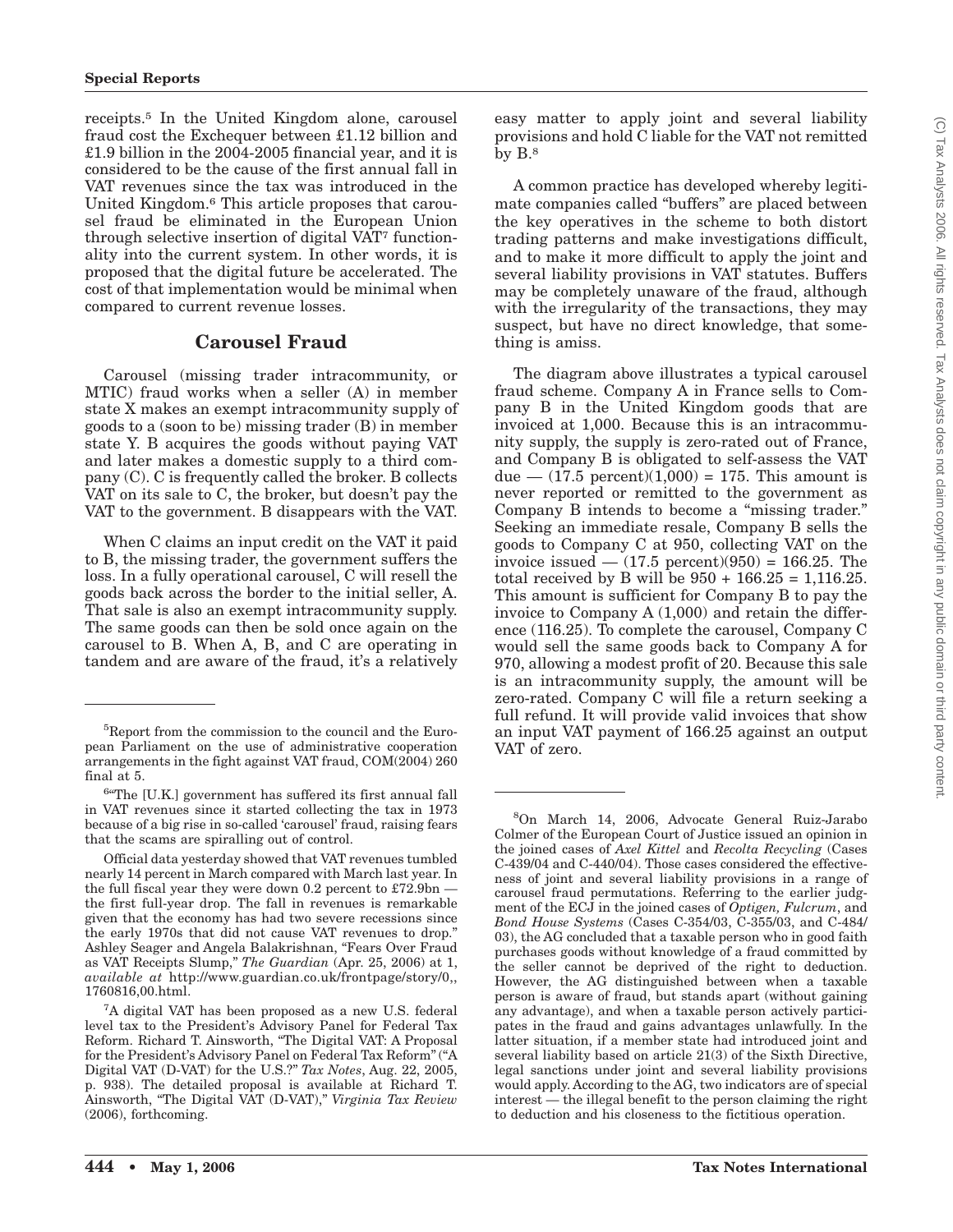

#### **Proposed Solutions**

The 1993 abolition of border controls between member states removed the administrative mechanism that verified entitlement to zero rating upon export, as well as the obligation to pay VAT on import. VAT payment is now deferred when goods cross EU borders. That deferral breaks the VAT chain at a particularly vulnerable spot: the interface of domestic and foreign tax administrations. Considered theoretically, deferral is a major exception to the fractional payment principle on which the VAT is based. It should surprise no one that this change opened the door to carousel fraud.

The search for solutions has taken two paths, one in the structure of the tax, the second in its administration. Structural solutions don't have full support of the European Commission. Some of those solutions fragment the system even more by increasing (rather than decreasing) the volume of VAT-free commodities in circulation. Others impose unacceptably high burdens on honest traders. The commission's preference is for administrative solutions.

Unfortunately, those solutions rely on a degree of technological agility and intergovernmental cooperation that currently appears more aspirational than realistic.

The Ifo Institute for Economic Research at the University of Munich examined structural solutions to carousel fraud at its Tax Policy Conference on September 29, 2003. The proposals included: the Mittler model, a preliminary stage exemption for transactions between businesses with input-tax deduction rights; a reverse charge with input tax settlement model; and a reverse charge with joint and several tax liability model.9 Hans-Werner Sinn, president of the Ifo Institute, presented two additional ''pay first'' models: a model requiring actual payment of VAT on all (or selected) intracommunity

<sup>9</sup> Andrea Gebauer, Chang Woon Nam, and Rüdiger Parsche, *Can New Models of Value Added Taxation Stop the VAT Revenue Shortfalls?* 8-12, 60th Congress of the International Institute of Public Finance, Aug. 23-26, 2004, Thailand.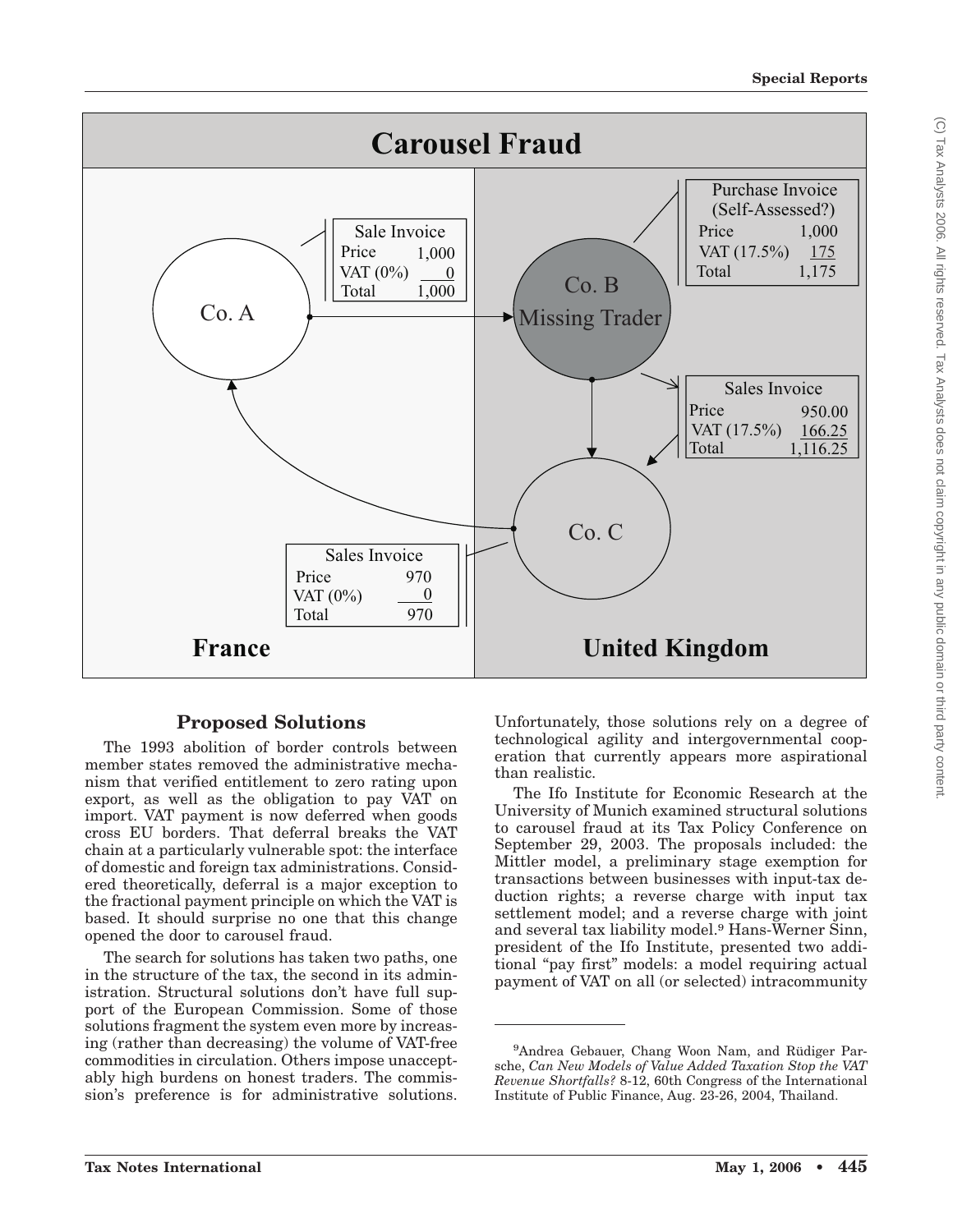transactions, and a model tying input credit deductions to the actual remission of VAT by the supplier.10

#### *A common practice has developed whereby legitimate companies, called 'buffers,' are placed between the key operatives in the scheme.*

When the commission took up the carousel fraud issue soon after the conclusion of the Ifo conference, it responded to each proposal and pronounced none of them to be compelling.11 The commission recommended that administrative steps be taken to make intensive use of the administrative cooperation machinery, allocate more human resources to multilateral controls, reduce the average response time to mutual assistance requests, adopt computerized auditing techniques as soon as possible, and set up national fraud departments empowered to exchange information with other member states.12 In the commission's view, new Regulation (EEC) 1798/ 2003, which entered into force on January 1, 2004, was positioned to resolve the VAT fraud problem through the facilitation of substantive information exchange under clear procedures and binding rules.13

#### **Response of the Member States**

Revenue pressures forced the member states down both paths. Greater effort has gone into audit enforcement<sup>14</sup> and information exchange. Simultaneously, statutory changes have been proposed and implemented. Joint and several liability provisions have been added,<sup>15</sup> but the favored change appears

15The Sixth Council Directive of May 17, 1977, on the harmonization of the laws of the member states on turnover to be the adoption of domestic reverse charge procedures similar to those discussed at the Ifo conference.16

Article  $21(1)(a)$  allows the general application of the reverse charge mechanism to all supplies made by nonresident suppliers deemed to be made within a member state. Belgium, the Netherlands, and Spain have recently availed themselves of that option. France will do the same, effective September 1, 2006.17

Austria has been the leading advocate for extending the reverse charge mechanism between resident businesses in industry segments where missing traders are common. Austria selectively derogated from article  $21(1)(a)$  in the construction sector. The Austrian target was the subcontractor that frequently went missing after providing services for a general contractor.18 Latvia has approached the commission for a similar derogation, but one that would cover supplies of goods and services for timber transactions.19 Lithuania has also requested permission to derogate for timber, as well as for subcontractor construction work, supplies of goods and services under an insolvency proceeding, and supplies of ferrous waste and scrap.20 The United Kingdom has submitted a request to apply a domestic

<sup>17</sup>Patrick Donsimoni, "Finance Act Introduces VAT Reverse Charge Mechanism,'' *Tax Notes Int'l,* Jan. 23, 2006, p. 266.

18Prof. Markus Achatz, Linz University, reported on the Austrian successes with the reverse charge in the construction industry at the Ifo's Tax Policy Conference.

<sup>10</sup>Hans-Werner Sinn, Andrea Gebauer, and Rüdiger Parsche, *The Ifo Institute's Model for Reducing VAT Fraud: Payment First, Refund Later,* CESifo Forum (Feb. 2004) 30-34 *available at* http://www.ifo.de/pls/guestci/download/CESifo% 20Forum%202004/CESifo%20Forum%202/2004/forum2-04 specials1.pdf.

<sup>11</sup>COM(2004) 260 final, *supra* note 5, at 17.

<sup>12</sup>*Id.* at 19.

<sup>13</sup>*Id.* at 7.

<sup>14</sup>For example, *AGI Online* reports that on March 28, 2006, Italian finance police shut down a €35 million carousel fraud scheme in Rome that specialized in the fraudulent importation of information technology and electronic goods, *available at* http://www.agi.it/english/news.pl?doc=20060328 1644-1168-RT1-CRO-0-NF11&page=0&id=agionline-eng. oggitalia.

tax — Common system of value added tax: uniform basis of assessment (77/388/EEC) 1977 O.J. (L 145) 1; article 21(3) generally allows member states to provide that someone other than the person liable for payment of the VAT be held jointly and severally liable. Thus, the United Kingdom recently added joint and several liability provisions (VAT Act of 1994, section 77A (U.K.)). Those provisions apply to businesses that receive supplies of telephones, telephone parts, and accessories, as well as computer equipment and parts, accessories, and software made after April 10, 2003. To be liable, the business must know or have reason to suspect that the VAT would go unpaid.

<sup>&</sup>lt;sup>16</sup>Fully developed, the reverse charge procedures under discussion at the Ifo conference involve a system of ''Rnumbers'' issued to enterprises entitled to claim an input credit. Sellers would use an online system to verify whether or not a buyer was entitled to purchase goods tax-free. Hans-Werner Sinn, *supra* note 9, at 30.

<sup>19</sup>Commission of the European Communities, proposals for a council decision authorizing Latvia to extend the application of a measure derogating from article 21 of the Sixth Council Directive 77/388/EEC on the harmonization of the laws of the member states relating to turnover taxes, COM(2005) 376 final (Aug. 18, 2005).

<sup>20</sup>Commission of the European Communities, proposals for a council decision authorizing Lithuania to extend the application of a measure derogating from article 21 of the **(Footnote continued in next column.) (Footnote continued on next page.)**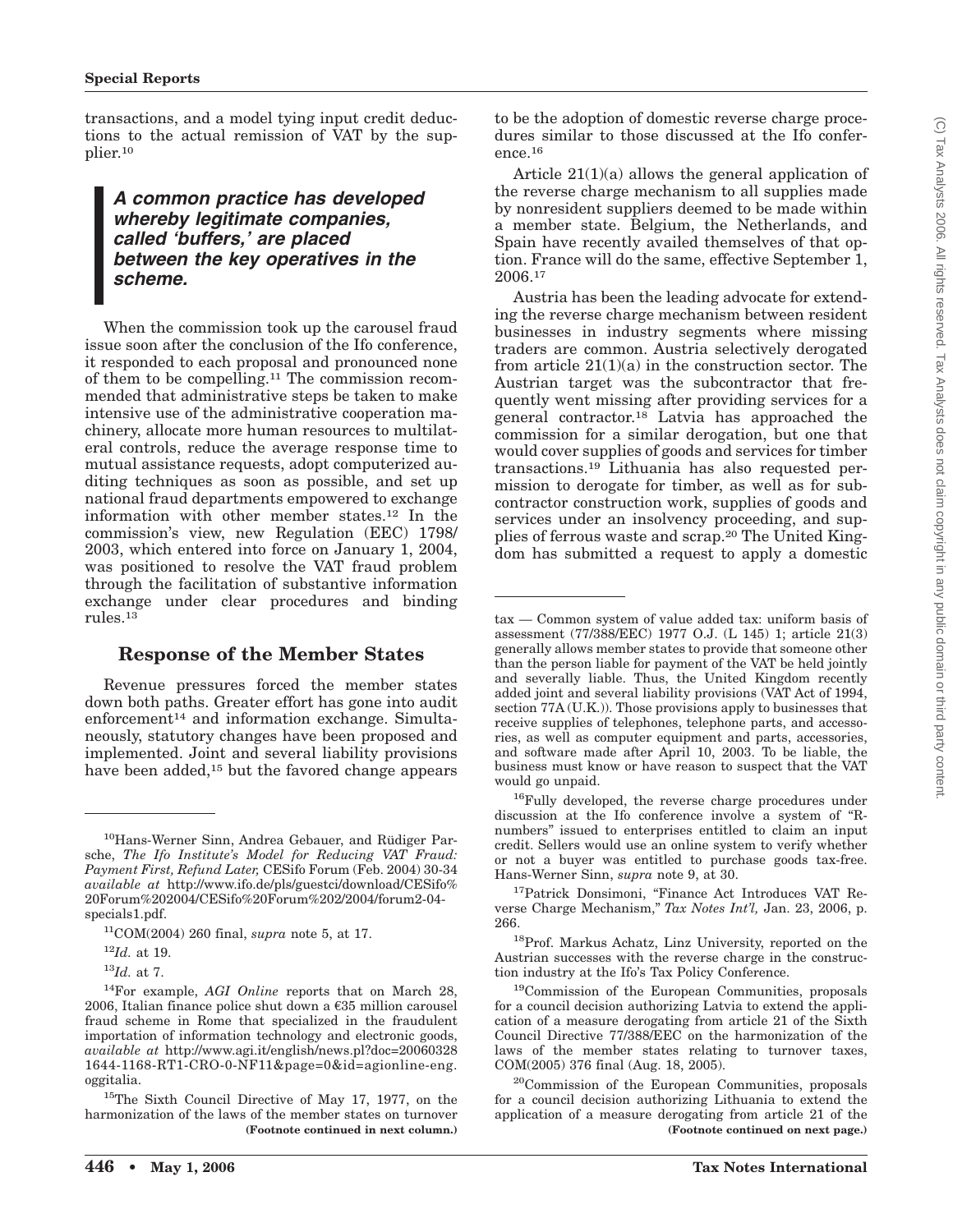reverse charge covering computer chips, cell phones, and other electronic items.21 Although opposed to the proliferation of exceptions to the principle of fractional payment, the commission has proposed optional use of the reverse charge mechanism in the seven discrete categories that have been the subjects of frequent derogation requests.22

#### **A Digital Solution**

The superiority of the Ifo Institute's ''payment first, refund later" model is that it "remains as close as possible to the present system."<sup>23</sup> Its most significant drawback is that an actual payment system puts unacceptably high cash flow demands on legitimate businesses. Based on those concerns, the International Monetary Fund has recommended against adoption of a similar system.24

However, if the Ifo Institute's proposal is stripped to its essentials, it's a proposal premised on *assurance*, not necessarily on *payment*. What it seeks to provide is assurance that the VAT is collected, and assurance that the collected VAT is remitted to the government. What if that level of assurance could be secured administratively — that is, without instituting a system of actual payments?

Trusted third parties operating in a certified environment can and do provide that level of assurance in the United States. Thus, certified technology

22Commission of the European Communities, proposals for a council decision amending Directive 77/388/EEC as regards certain measures to simplify the procedure for charging value added tax and to assist in countering tax evasion and avoidance, and repealing certain Decisions granting derogations, COM(2005) 89 final (Mar. 16, 2005).

23Hans-Werner Sinn, *supra* note 9, at 31.

<sup>24</sup>The Ifo Institute's model has some similarity to the VAT bank system adopted by Bulgaria in July 2002. The Bulgarian system requires each taxpayer to open a VAT bank account into which all VAT receipts and payments are made. The Bulgarian system is not the strict "payment first" system advocated by the Ifo Institute, because input credits are not denied to any purchaser who follows procedures and makes payments into seller's VAT bank account. Nevertheless, the IMF recommends against this approach because of the ''loss of working capital — business enterprises have identified this as the most significant cost. Because funds held in VAT bank accounts are frozen, businesses could, potentially, be forced to seek short-term loan funds to support their cash flow needs.'' Graham Harrison and Russell Krelove, *VAT Refunds: A Review of Country Experiences,* IMF Working Paper WP/05/ 218 (Nov. 2005) 31-33, 32.

and trusted third-party service providers should be able to do for the European Union what they're doing for the United States. If adopted, it would eliminate carousel fraud. The American model is the streamlined sales tax (SST).

From a European perspective, the SST is an enhanced analogue of the digital sales directive.25 The critical difference is the American adoption of certified solutions — certification of transaction tax software and certification of service providers who function as trusted third-party intermediaries. The SST became operational late in 2005 with the adoption of the Streamlined Sales and Use Tax Agreement by at least 10 states and 20 percent of the U.S. population.

#### *A certified digital VAT/trusted third-party system would eliminate carousel fraud in all targeted business segments.*

Article 26c of the Sixth VAT Directive provides for an elective, fully digital compliance regime for crossborder transactions between businesses not established in the European Union and final consumers. What would happen if the European Union were to adopt a program that contained all the elements of article 26c,26 but that would be *mandatory* for designated taxpayers (taxpayers from suspect industries like computer chips or cell phones in the United Kingdom, timber in Latvia and Lithuania, subcontractor services in Austria), would *require* the use of certified software by those enterprises in their tax determinations, and would *require* that those enterprises use trusted third-party intermediaries for all of their VAT compliance obligations (payments as well as refunds)?

Would that technology-intensive solution — borrowed from the SST, merged with the Ifo Institute's proposals, and targeted at potential carousel fraud operators — be able to eliminate carousel fraud? Would it be an appropriate administrative replacement for the paper-based, physical inspection of the border controls of 1993 that created the opening for carousel fraud in the first place?

25Sixth Council Directive, *supra* note 14, at article 26c.

Sixth Council Directive 77/388/EEC on the harmonization of the laws of the member states relating to turnover taxes, COM(2006) 704 final (Jan. 10, 2006).

 $^{21}$ Her Majesty's Revenue and Customs, "BN 46  $-$  Introduction of a Change of the Person Responsible for Accounting for and Paying the VAT on the Sale of Certain Goods, available at http://www.hmrc.gov.uk/budget2006/bn46.htm.

<sup>&</sup>lt;sup>26</sup>The proposal would be a little broader than simply mandating article 26c. It would need to mandate the adoption of digital notices, digital returns, and digital periodic and recapitulative statements (Council Directive 2002/38/EC). Also, the use of digital invoices would be required (Council Directive 2001/115/EC) and provided by the trusted thirdparty intermediary.